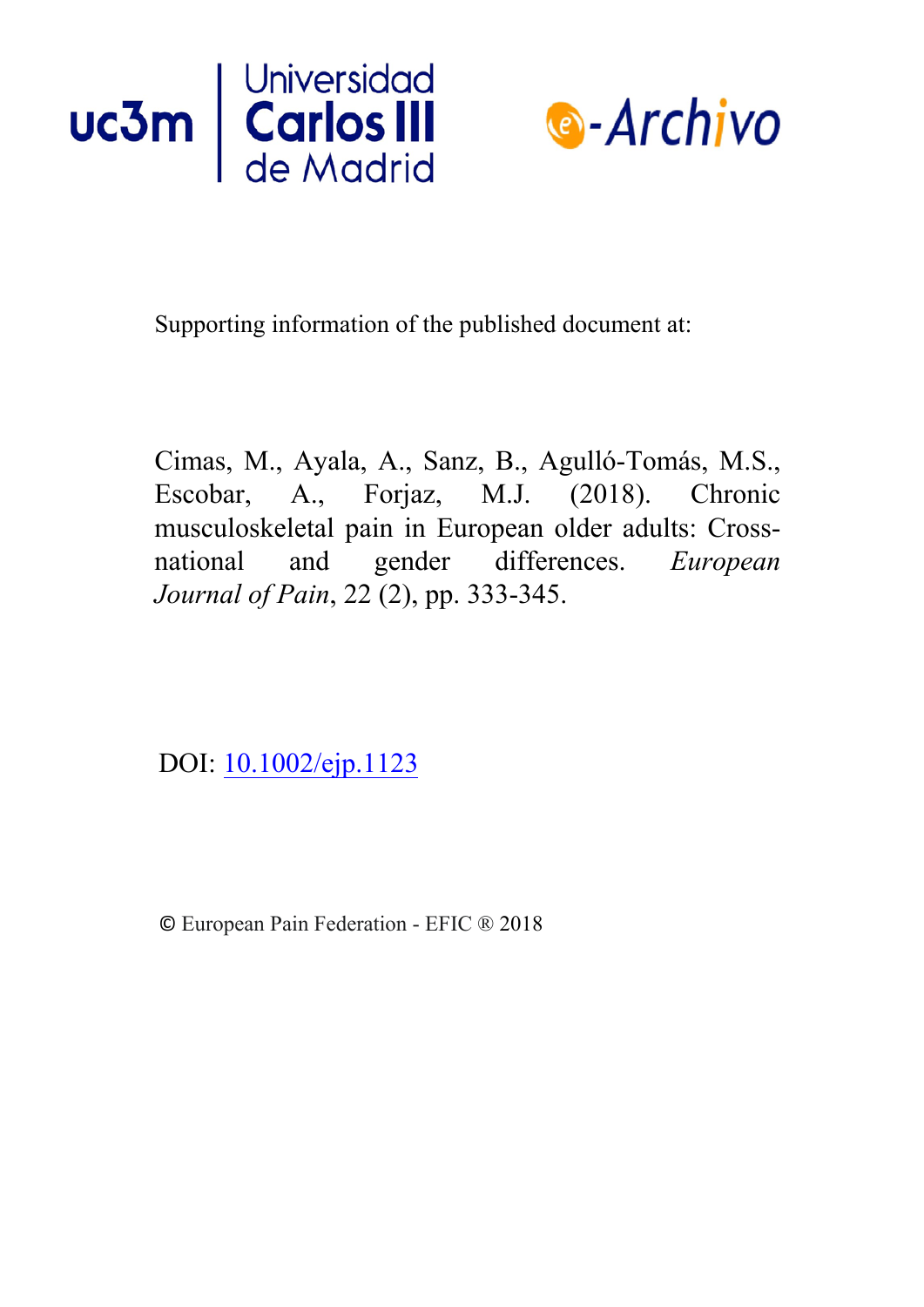|                                       | Men   |      |                 |       | Women |                 | <b>Total</b> |      |                 |
|---------------------------------------|-------|------|-----------------|-------|-------|-----------------|--------------|------|-----------------|
|                                       | N     | % CP | 95% CI          | N     | % CP  | 95% CI          | N            | % CP | 95% CI          |
| Wealth                                |       |      |                 |       |       |                 |              |      |                 |
| 1                                     | 4714  | 33.0 | $(30.5 - 35.6)$ | 7498  | 46.4  | $(44.1 - 48.8)$ | 12212        | 40.9 | $(39.2 - 42.7)$ |
| 2                                     | 5311  | 30.7 | $(27.4 - 34.3)$ | 6938  | 45.2  | $(42.4 - 48.0)$ | 12249        | 38.7 | $(36.6 - 40.9)$ |
| 3                                     | 5575  | 30.6 | $(28.2 - 33.1)$ | 6658  | 41.7  | $(39.3 - 44.1)$ | 12233        | 36.4 | $(34.6 - 38.2)$ |
| 4                                     | 5693  | 29.8 | $(27.6 - 32.1)$ | 6537  | 38.9  | $(36.3 - 41.2)$ | 12230        | 34.7 | $(33.1 - 36.3)$ |
| 5                                     | 5954  | 22.4 | $(20.1 - 24.9)$ | 6279  | 34.2  | $(31.6 - 36.9)$ | 12233        | 28.3 | $(26.5 - 30.1)$ |
| Area of residence                     |       |      |                 |       |       |                 |              |      |                 |
| Rural                                 | 15631 | 31.2 | $(29.6 - 32.7)$ | 18946 | 42.2  | $(40.7 - 43.6)$ | 34577        | 37.0 | $(35.9 - 38.1)$ |
| Urban                                 | 10457 | 26.6 | $(24.9 - 28.5)$ | 13487 | 40.6  | $(38.8 - 42.4)$ | 23944        | 34.3 | $(33.0 - 35.6)$ |
| <b>Falling down</b>                   |       |      |                 |       |       |                 |              |      |                 |
| Yes                                   | 1515  | 48.6 | $(43.6 - 53.6)$ | 3233  | 63.6  | $(60.4 - 66.7)$ | 4748         | 58.9 | $(56.2 - 61.6)$ |
| No                                    | 25718 | 28.2 | $(26.9 - 29.4)$ | 30666 | 39.1  | $(37.9 - 40.2)$ | 56384        | 33.9 | $(33.1 - 34.7)$ |
| <b>Loneliness</b>                     |       |      |                 |       |       |                 |              |      |                 |
| 0                                     | 17754 | 26.2 | $(24.8 - 27.7)$ | 19702 | 36.4  | $(34.7 - 37.6)$ | 37456        | 31.2 | $(30.2 - 32.2)$ |
| 1                                     | 4358  | 32.2 | $(29.6 - 35.0)$ | 5985  | 41.3  | $(38.8 - 43.8)$ | 10343        | 37.3 | $(35.5 - 39.2)$ |
| 2                                     | 4546  | 36.8 | $(34.0 - 39.8)$ | 7627  | 53.1  | $(50.7 - 55.5)$ | 12173        | 46.9 | $(45.0 - 48.8)$ |
| <b>Temporal orientation</b>           |       |      |                 |       |       |                 |              |      |                 |
| Good                                  | 26650 | 29.1 | $(27.9 - 30.2)$ | 33152 | 40.9  | $(39.8 - 42.0)$ | 59802        | 35.4 | $(34.6 - 36.3)$ |
| Regular/Bad                           | 597   | 32.8 | $(26.3 - 40.1)$ | 758   | 53.5  | $(47.1 - 59.8)$ | 1355         | 45.9 | $(41.0 - 50.9)$ |
| Difficulty in concentrating (Reading) |       |      |                 |       |       |                 |              |      |                 |
| Yes                                   | 3261  | 39.7 | $(36.4 - 43.2)$ | 4600  | 55.2  | $(52.5 - 57.8)$ | 7861         | 48.8 | $(46.7 - 51.0)$ |
| No                                    | 23478 | 27.5 | $(26.3 - 28.7)$ | 28825 | 38.5  | $(37.3 - 39.7)$ | 52303        | 33.3 | $(32.5 - 34.2)$ |
| <b>Quality of diet</b>                |       |      |                 |       |       |                 |              |      |                 |
| Normal                                | 20890 | 28.9 | $(27.6 - 30.3)$ | 25947 | 40.5  | $(39.3 - 41.8)$ | 46837        | 35.1 | $(34.2 - 36.0)$ |

**Table S1: Characteristics of the sample and prevalence of chronic joint and/or back pain (CP) by sex (Table 1. Continued)**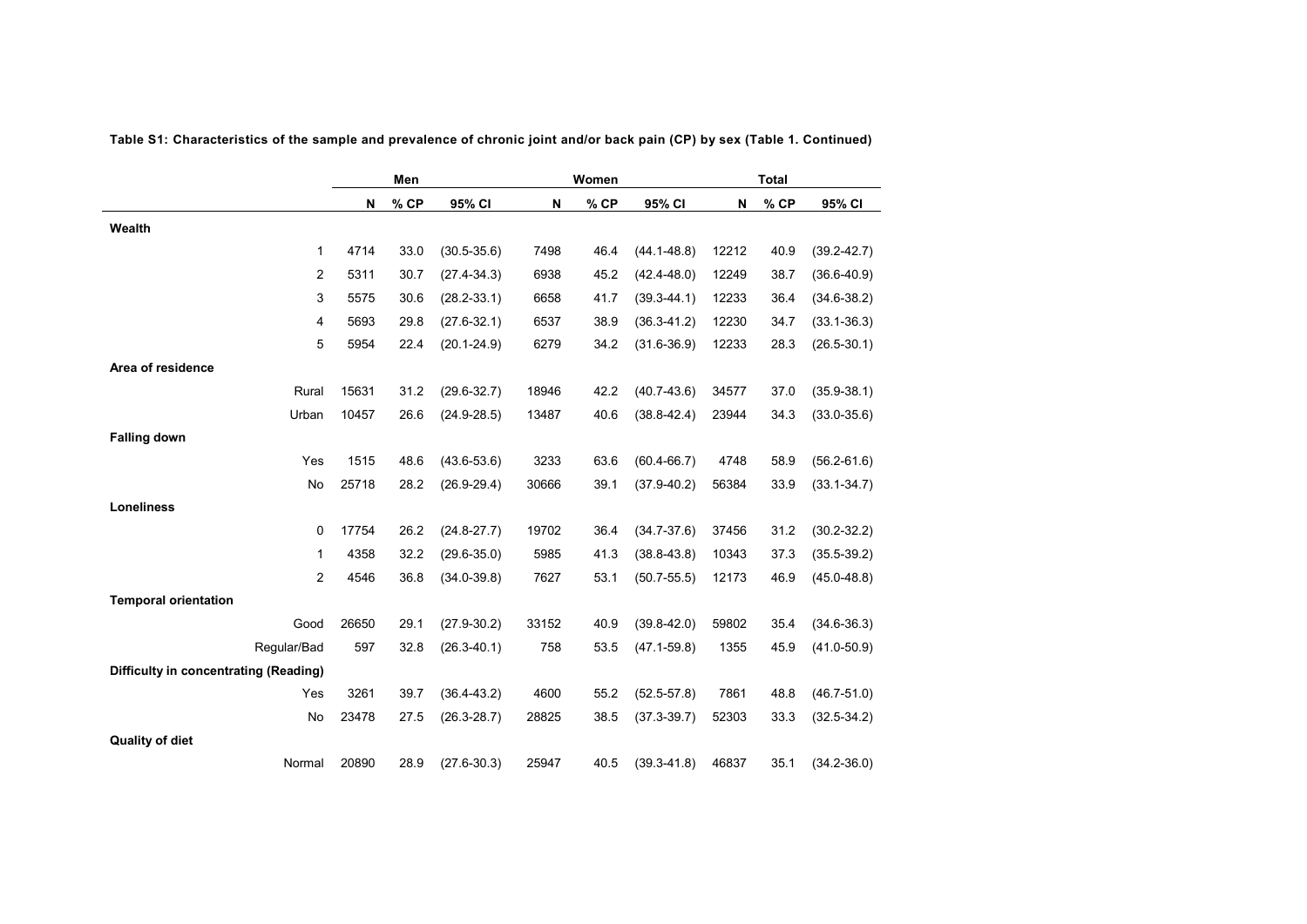|                               | Poor       | 6342  | 29.8 | $(27.8 - 31.9)$ | 7950  | 43.5 | $(41.2 - 45.8)$ | 14292 | 37.5 | $(35.9 - 39.1)$ |  |
|-------------------------------|------------|-------|------|-----------------|-------|------|-----------------|-------|------|-----------------|--|
| <b>Ever smoked</b>            |            |       |      |                 |       |      |                 |       |      |                 |  |
|                               | Yes        | 16356 | 31.5 | $(29.9 - 33.0)$ | 11979 | 39.4 | $(37.7 - 41.2)$ | 28335 | 34.6 | $(33.5 - 35.8)$ |  |
|                               | No         | 10891 | 25.6 | $(23.9 - 27.4)$ | 21931 | 42.3 | $(40.9 - 43.7)$ | 32822 | 36.6 | $(35.5 - 37.7)$ |  |
| Drinking >2 glasses per day   |            |       |      |                 |       |      |                 |       |      |                 |  |
|                               | Yes        | 6710  | 30.0 | $(27.3 - 32.8)$ | 3353  | 31.5 | $(28.2 - 34.8)$ | 10063 | 30.4 | $(28.3 - 35.6)$ |  |
|                               | No         | 20537 | 28.9 | $(27.6 - 30.2)$ | 30557 | 42.1 | $(40.9 - 43.3)$ | 51094 | 36.6 | $(35.7 - 37.5)$ |  |
| <b>Physical inactivity</b>    |            |       |      |                 |       |      |                 |       |      |                 |  |
|                               | Yes        | 2701  | 41.3 | $(37.7 - 44.9)$ | 4347  | 56.9 | $(53.6 - 60.2)$ | 7048  | 51.6 | $(49.1 - 54.1)$ |  |
|                               | No         | 24546 | 27.9 | $(26.7 - 29.1)$ | 29563 | 38.5 | $(37.3 - 39.6)$ | 54109 | 33.4 | $(32.6 - 34.3)$ |  |
| Leisure and social activities |            |       |      |                 |       |      |                 |       |      |                 |  |
|                               | Yes        | 23091 | 28.3 | $(27.1 - 29.6)$ | 28846 | 39.1 | $(37.8 - 40.3)$ | 8107  | 34.1 | $(33.2 - 35.0)$ |  |
|                               | No         | 3686  | 33.1 | $(30.3 - 36.0)$ | 4421  | 51.0 | $(48.0 - 54.0)$ | 51937 | 43.1 | $(40.9 - 45.2)$ |  |
| <b>Quality of Life</b>        |            |       |      |                 |       |      |                 |       |      |                 |  |
|                               | <b>Bad</b> | 8304  | 41.2 | $(39.0 - 43.3)$ | 11659 | 55.2 | $(53.2 - 57.2)$ | 19963 | 49.4 | $(47.9 - 50.9)$ |  |
|                               | Regular    | 7540  | 30.3 | $(27.9 - 32.8)$ | 9303  | 41.4 | $(39.3 - 43.5)$ | 16843 | 36.1 | $(34.6 - 37.7)$ |  |
|                               | Good       | 10849 | 18.5 | $(17.1 - 19.9)$ | 12428 | 25.3 | $(23.8 - 26.9)$ | 23277 | 21.9 | $(20.9 - 23.0)$ |  |
|                               |            |       |      |                 |       |      |                 |       |      |                 |  |